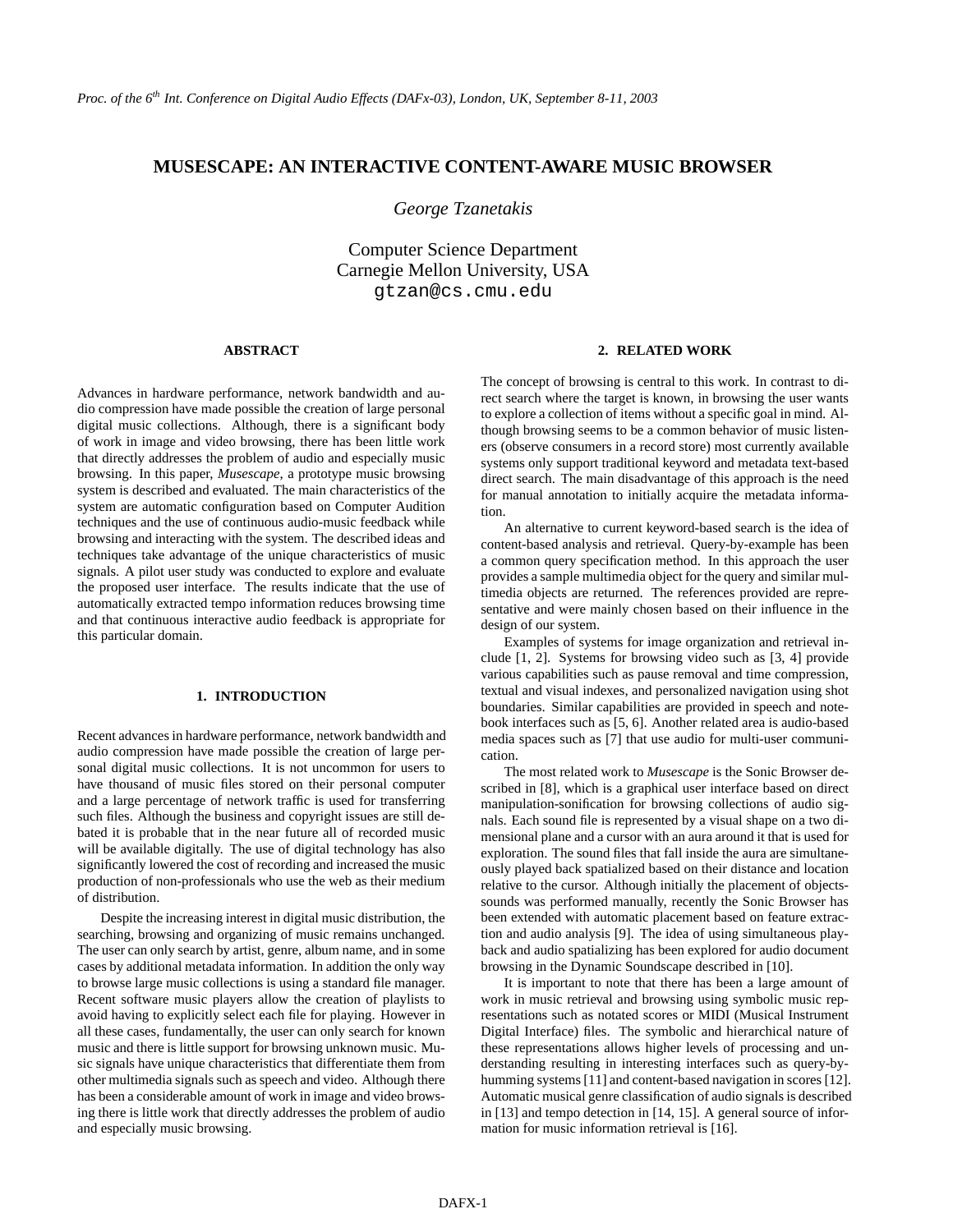# **3. DESIGN CONSTRAINTS AND GUIDELINES**

From the beginning of this project an effort was made to leverage knowledge gained from previously published work in multimedia browsing rather than building from scratch. Because the main focus of this work is music it is important to comment on the characteristics that differentiate musical signals from other types of multimedia signals such as images, video and speech. These characteristics provide unique guidelines and constraints for developing a music browsing system.

Unlike video or speech signals, recorded music has a basic processing unit: the CD track, which corresponds to a self-contained musical piece for the majority of commercially recorded music (exceptions are for example long symphonic "Classical" music pieces). Therefore for this work, browsing within a piece of music, although interesting and challenging, will not be addressed. In this respect music browsing is closer to image browsing where the basic unit is the image. On the other hand the temporal nature and sequential nature of listening does not allow multiple musical pieces to be presented at the same time in the same way as images. Although spatial audio has been used for simultaneous presentation of multiple audio streams such as speech signals in [], sound effects in [8], and music in [9], it can only be applied to a small number of items  $(4-5)$  something which is not true for images. Another important distinction from video and speech signals is that although music conveys emotions and structure it does convey specific information. Therefore, the use of text analysis and retrieval has limited applicability to musical signals in audio format. Although external text information about the music such as critic reviews and descriptions can be analyzed, the techniques of using this information for searching and browsing are well known and therefore will not be considered in this paper. Time compression and pause removal are techniques that have been used for quick navigation-browsing of temporal media such as video and speech signals. However, these techniques produces audible artifacts therefore are not applicable to music.

To summarize many of the techniques employed in current multimedia browsing interfaces are not directly applicable to musical signals. On the other hand audio signals have some advantages over other types of multimedia systems. A relative consistent set of musical genres can be used to characterize musical pieces. Although genre boundaries are sometimes fuzzy, their perception by different subjects is relatively consistent. Unlike, video or speech genres which are not as well defined, identification of the genre of a musical piece can be done surprisingly fast. In the study reported in [17] subjects could identify genre much better than random guessing (40% in a 10-genre forced choice paradigm) using only 250 milliseconds or 0.25 seconds. Their identification ability improves up to 70% at 3 seconds. Using more information than 3 seconds does not increase genre identification and the remaining confusion is caused by disagreement between subjects about genre definitions. In contrast, genre identification in video or speech signals requires more time as more semantic information needs to be gathered. Finally, musical signals require less cognitive attention than video and speech signals (more people work while listening at the same time to music than people who work watching video at the same time). Based on these observations, a set of design guidelines were established and used for developing our system: 1) the basic object or unit is a musical piece that typically corresponds to a CD track and no time compression and within-piece navigation is supported, 2) music should be playing all the time while the system is used unless the user explicitly stops it, 3) the system directly exposes basic attributes that have perceptual significance such as genre and tempo directly to the user interface level, 4) the system should be easy to learn and use.

In addition to the guidelines and constraints posed specifically for the task of music browsing we had a number of practical issues related to our resources and goals. Probably the most important constraint we had to work with was the lack of resources to have a large subject pool and perform long experiments over time. In order to address this issue, a two-stage approach was used. Two groups of users where used for the design, development and evaluation of the system. The first group, consisting of 4 users, was used in a user-centered iterative design and development process. Users were provided successive working prototypes of the system, used the system on their own computers, reported their suggestions, problems and experiences, and the process was repeated. No formal questionnaires and usage statistics were used at this stage as our purpose was to investigate the system in a natural everyday usage setting. This approach was facilitated by the fact that music browsing was an activity that all subjects enjoyed doing and were all very interested in participating in the design process. Once the prototype reached a stage that the authors and the first user group considered satisfactory, a second group of users who had no prior exposure to the system were used to conduct a more specific monitored usage study designed to answer some basic questions we had about our system. Another design consideration was the desire to have a system that can be used in a mode that requires limited visual screen estate. The two main reasons behind this desire were: the possibility of using the developed system on portable digital music players, and the observation that users in many cases would like to use the music browser while simultaneously using most of their computer screen real estate for other purposes. Finally, in the overall design of the system, the Shneiderman [18] mantra for the design of interaction systems "overview, zoom and filter, then details on demand" was followed.

### **3.1. Notes on terminology**

Musical genres are categorical descriptions created by humans to organize and characterize different pieces of music. Pieces of a particular musical genre such as "Rock" or "Reggae" music share similar characteristics related to the texture (number, density and types of instrument playing), rhythm (the way the sounds are structured in time) and harmony (the way the sounds are structured in frequency). The beat or tempo of a musical signal can be loosely defined as the average frequency corresponding to the sequence of pulses resulting from tapping along with the music. It is measured in beats-per-minute (BPM) and faster pieces have higher BPM.

# **4. MUSESCAPE DESCRIPTION**

The design and development of the system follows the Model-View-Controller paradigm [19]. The Model part comprises the actual underlying data and the operations that can be performed to manipulate it. The View part describes the specific ways the data model can be displayed and the Controller part describes how user input can be used to control the other two parts.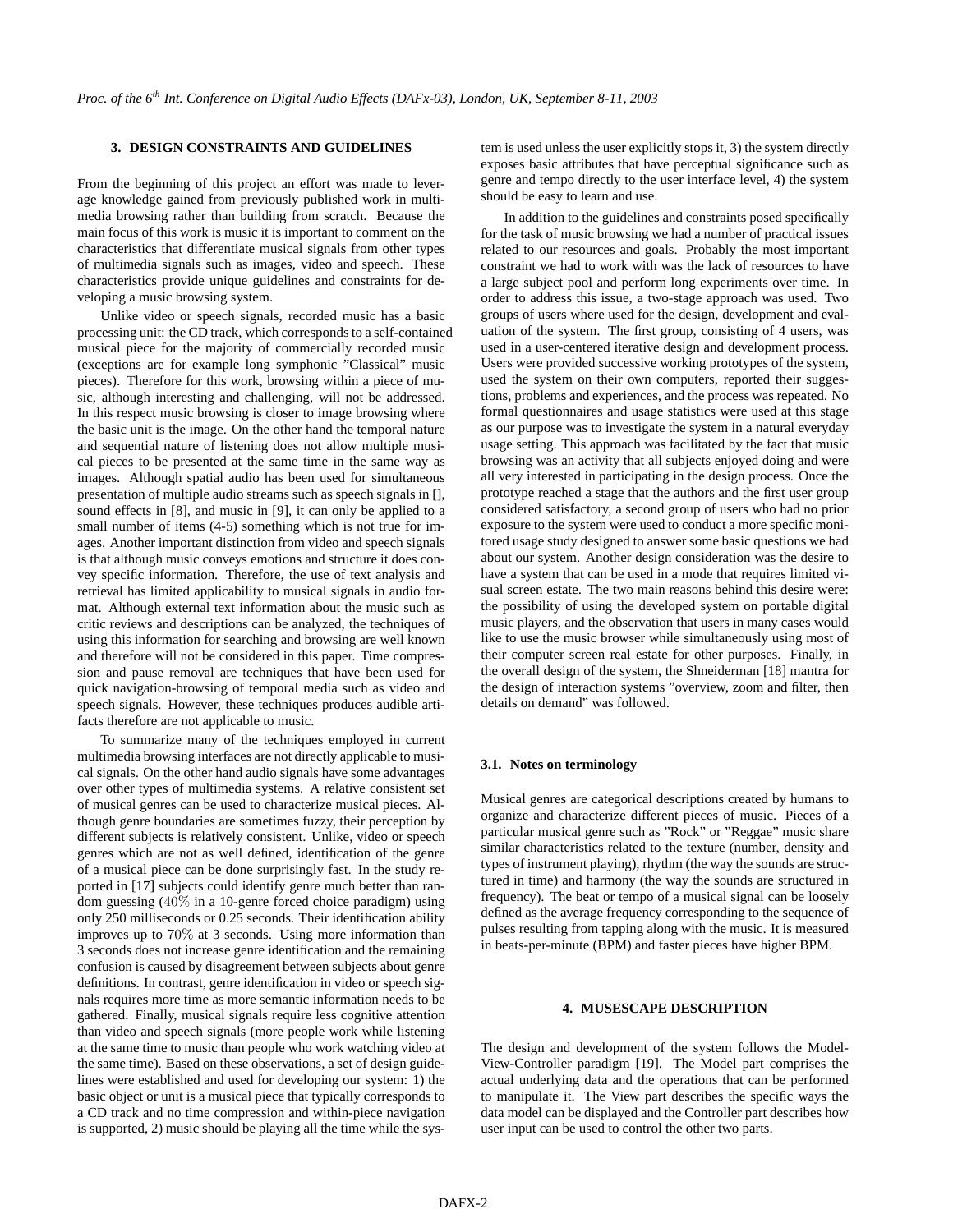# **4.1. Model**

The Model part is a collection of music files in audio format each of which is annotated with categorical and ordinal attributes that characterize the content. The attribute annotation can be manual, automatic or both. It can also be edited while the users interact with the system using the same interface used for browsing and searching. Any number of attributes can be supported. For the experiments described in this paper two attributes are used: musical genre and tempo.



Figure 1: *Visual space for sound effects collection.*

# **4.2. View**

For viewing we use a visual space where each music file is represented as an object whose appearance and position reflect its corresponding attributes. Because our approach is inspired by the system presented in [8] it will not be further described. Although our system is described mainly in the context of music browsing it can also be used for other types of audio signals. Figure 1 shows a visual space for sound effects where the brown cubes correspond to walking sounds and the white cubes to various types of tools.



Figure 2: *SoundSliders and SoundList.*

## **4.3. Controller**

The Controller part of the system is the main contribution of the paper and therefore will be described in more detail. There are three operations that we want to unify under a common interface: searching, browsing and annotating. In current systems each of these operations requires a separate tool. Another problem is that in current systems audio feedback is only available during playback and not during query specification. The fundamental idea for solving these problems is to provide controller components that provide direct interactive sonfication of the user actions and are re-used for searching, browsing and annotation. This idea will be illustrated with the example of a volume control slider. If such a slider were to be designed as current music browsing systems, then its value would be adjusted without any actual change in volume and then a submit button would be pressed for the actual volume change to occur. The usual way of having the volume change directly based on the user actions is preferable. For each music content attribute such as tempo, a component which we call "filter" is created with the purpose of specifying the value for that attribute. "Sound-Sliders" are used for continuous and ordinal attributes and "Sound-Lists" for categorical attributes (see Figure 2). Visually, these component look like standard components. The main difference is that when there is a user action, the sound immediately reflects it.

One obvious question is how to combine these filters in such a way that whenever there is a user action the music that is returned satisfies all the filter settings. The naive solution of searching for all the files that satisfy the settings has the problem of being to slow of real time interactive playback even when using indexing methods for the data. Because of the desired continuous audio feedback, changes must happen as fast as possible else users are confused about the effect of their actions. To address this problem, an indexing-preprocessing step is utilized. The main idea is to simply pre-sort the data according to all the possible user settings. Another way to view this process is that rather than indexing the data to support arbitrary search, it is specifically indexed to support the possibilities offered to the user by the graphical user interface. This approach will be referred to as "Usage-based indexing".



Figure 3: *Usage-based indexing*

Each filter is represented as a list of lists of files. The lists are doubly linked. The first level corresponds to the possible settings for each filter and the lists of files correspond to the files that satisfy a particular filter setting. For categorical items the first level list has a list of files for each category. For continuous attributes quantization bins are used for the first level. For example, a tempo slider with quantization size 5 BPM (beats per minute) will have a second level list of files with tempos ranging from 100-105 BPM. An example of this structure is illustrated in Figure 3. The list corresponding to the current setting is called the active list. Therefore for each attribute there is an active list, and the files that satisfy all the attributes, can be found by finding their intersection (all the files that are common to all active lists). Because only active lists are considered rather that the whole dataset, this operation is fast. When there is a user action, the active list of the appropriate attributed is changed to the active list of the new setting.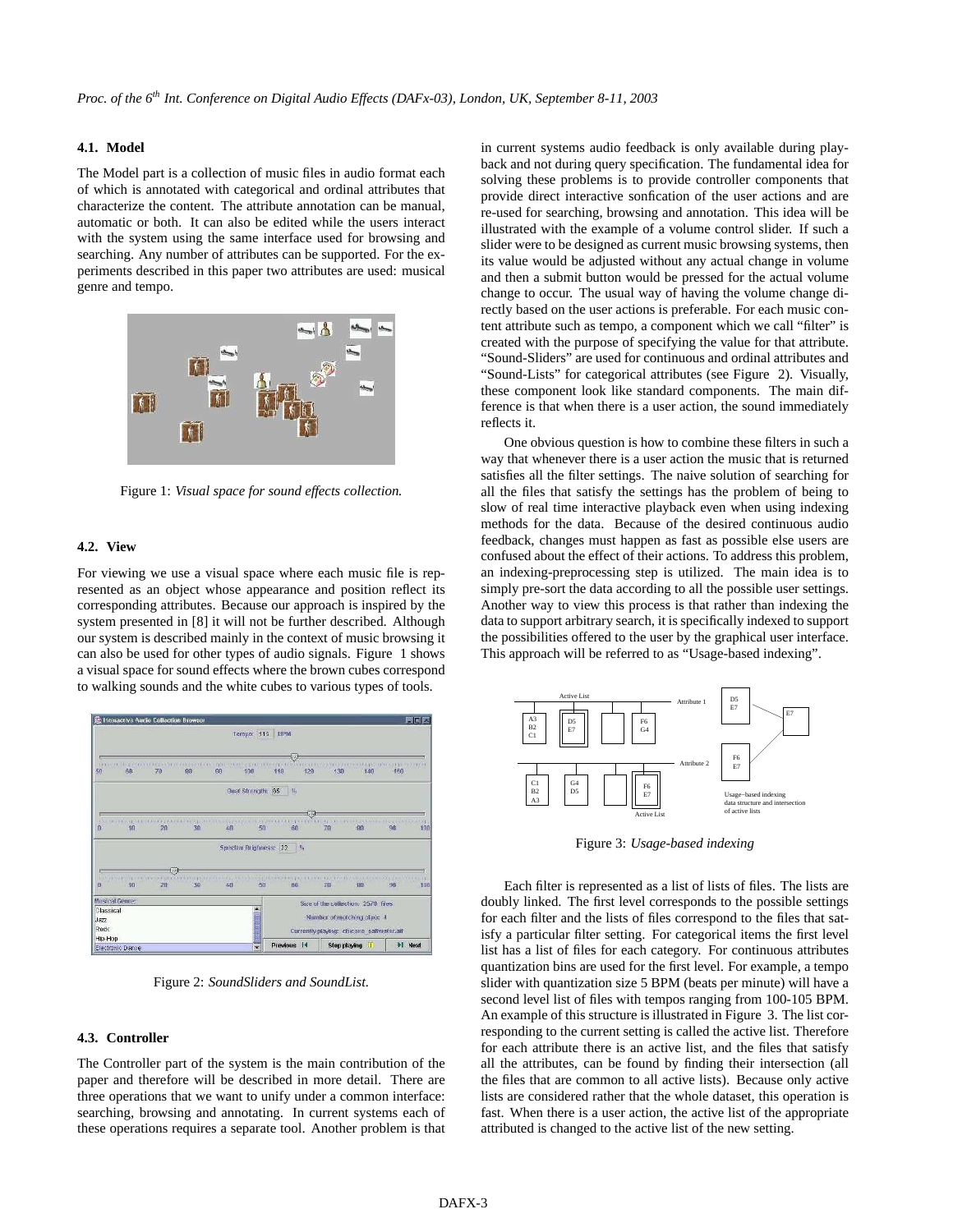

Figure 4: *User study system.*

## **5. USER STUDY**

#### **5.1. Design**

A small scale user study was conducted to answer basic questions about the usage of the proposed interface. Our initial plan was to evaluate the full system and compare it with browsing using an hierarchical file manager together with a media player which is the most common way of browsing music today. This initial plan was revised in two ways. The first was that after talking with the first group users and conducting informal tests with users it was clear that continuous direct sonification was much faster and preferable. This has been showed also in other systems such as the Sonic Browser [8]. Once exposed to our new interface users were frustrated with the non-direct interface because it took much longer to complete tasks and couldn't understand why we bothered. In order to address this problem, we decided to still use the hierarchical tree approach of file browsers but enhance it with direct sonification. The tree is the standard collapsible nodes tree and whenever a user selects a node the corresponding musical piece is immediately played back. The first level of the tree corresponds to genre and the second to tempo. The second way we revised our design was to remove the visual display from the evaluation. We had observed that although users liked the visual display after a short time they browsed without paying much attention to it. An additional reason was that we were interested in a small screen real estate version suitable for portable digital music players. Figure 4 shows a screenshot of the system containing both the slider-list configuration and the tree configuration. The target and dart buttons are used for target playback and matching confirmation and will be described in the following section. In the actual study, for each trial either the tree or the slider-list was visible.

# **5.2. Setup**

Participants were two female and four male volunteers with ages ranging from 20 to 30. All participants were regular computer users and familiar with software for music playback. They had no prior experience with *Musescape*. A target matching experiment was used. For each trial, a target sound file had to be located in a collection of 200 sound files. Users could hear again the target file at any time and had to explicitly indicate the match by pressing a button. The reason for the explicit match button was to make sure that users heard the match rather than arrived at it randomly. Two automatically extracted attributes were used: genre (10 genres) and tempo (in Beats-per-minute BPM). The genres were: classical, country, disco, hiphop, jazz, rock, reggae, blues, pop, and heavy metal. The choice of attributes was based on the idea of providing a common categorical and numerical music content annotation. Genre is typically found in current systems based on manually annotated metadata but annotating tempo is time consuming and therefore more difficult to acquire. Both attributes were calculated automatically in our system using the techniques described in [13]. The experiment parameters (200 files, 20 trials, 2 attributes) were chosen as a tradeoff between the desire to have enough data points for statistical analysis while, at the same time, making the experiment enjoyable and not frustrating to the participants. Browsing larger collections than 200 files is not only feasible but it is more satisfying because of the density of choices. On the other hand locating a specific file takes much longer and it would be difficult to conduct user studies.

The experiments were designed to answer the following questions: 1) how long on average do users have to hear a song in order to establish a match 2) does tempo information assist browsing 3) how does the a slider and list-based interface compare to the more traditional tree browsing interface.

Based on these questions the independent variables were: configuration (slider, tree) and tempo information (tempo, no tempo) resulting in four conditions. For the tree interface the first level of the tree was genre and in the tempo case the leaves were sorted from slow to fast. Each subject did twenty matching experiments with five trials for each condition in one session. The session varied from 30 to 45 minutes depending on the subject.

The order was randomized but common across subjects to avoid or at least have common learning effects. In addition, before the experiment a learning session, consisting of eight trials, was conducted. Dependent variables were: matching time, number of wrong matches, number of target replays and average playing time. Matching time was measured as the difference between the time the users first heard the target and the time they correctly identified the match. Number of wrong matches refers to the number of times users pressed the match button without hitting the target file. Number of target replays is the number of times the user pressed the target button to hear again the target and the average playing time is the average time each file was heard before a new user action.

In order to measure these quantities, a detailed time-stamped log of all the user actions was kept and analyzed. The sequence of files browsed was also logged in order to investigate browsing patterns. The data was analyzed using linear ANOVA and an informal questionnaire was conducted after the end of each experiment.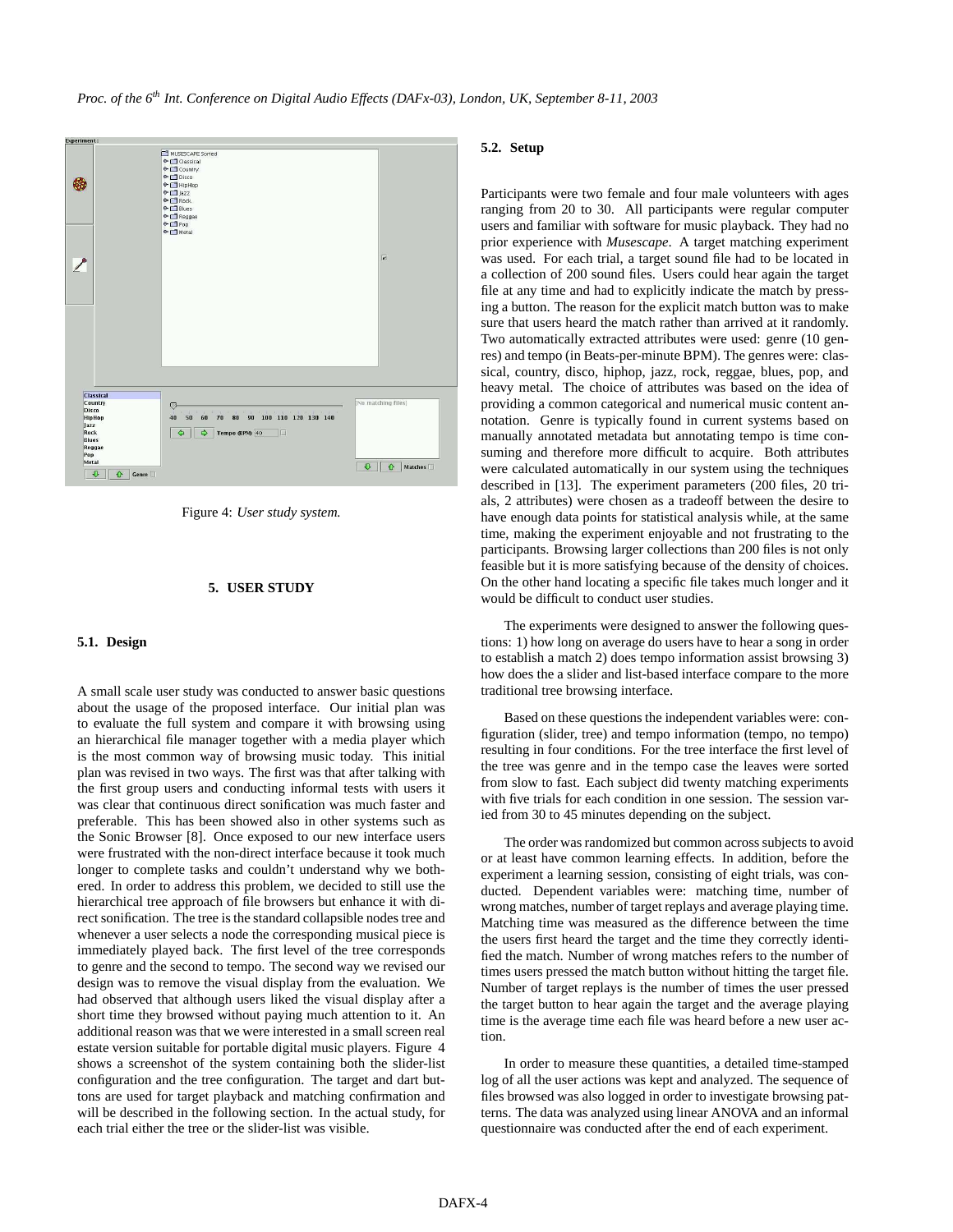

Figure 5: *Matching times with/without tempo information.*



Figure 6: *Matching times for tree/slider configuration.*

## **5.3. Matching Time Results**

The matching time is the main measure of interest in this study. Shorter matching times indicate that the user had to listen to fewer files in order to reach the intended target. Matching time was significantly lower when tempo information was utilized. Figure 5 shows a box plot of matching time with and without tempo information. The means are 33.56 seconds with tempo and 41.43 without tempo. The difference is statistically significant with F  $= 4.49$  and  $p = 0.03$  (for alpha  $= 0.05$ ). There were few cases where the user would guess the wrong genre and have to visit more than one genre for matching. Without beat information the users had to search linearly through a particular genre to find a file whereas when using beat information a type of binary search based on tempo was performed. The user would initially guess the approximate tempo and then would approach the target by moving the slider left or right depending on if the current file being played was slower or faster than the target.

Figure 6 shows a box plot of matching time across different UI configurations (sliders and tree). Matching time was slightly lower for the sliders. The means are 35.56 seconds for sliders and 39.43 for tree. This small difference is not statistically significant with  $F = 1.05$  and  $p = 0.3$ . Therefore there doesn't seem to be any advantage to using trees.

## **5.4. Other measures**

There was no statistically significant difference in the average playing time across all 4 conditions. This is expected as the average playing time is based on how long a user needs to hear a song in order to recognize it. This independence to conditions was also observed in the other two dependent variables: number of wrong matches and number of target replays. The mean playing time was 2.97 seconds with standard deviation of 2.69 seconds. It is interesting how close this average playing time is to the 3 seconds reported in [17] as the minimum playback time for maximum human musical genre classification. These two pieces of evidence suggest that 3 seconds are a good choice for the creation of audio thumbnails. The average number of wrong matches across the subjects was 9 with a standard deviation of 10.9. Three users had zero or 1 wrong matches, one had 8 and two had 24. This indicates two types of strategies with approximately similar results in terms of average matching time. These are: quick listening and paying a time penalty because of wrong matches or slower listening with no wrong matches. The mean number of target replays across subjects for each trial was 2 with a standard deviation of 0.97. That means that approximately 2 replays were done per trial. The average number of files played across subjects for each trial was 20 files with a standard deviation of 4.5 This indicates that after approximately hearing ten files the users had to refresh their target memory.

#### **5.5. Post-study questionnaire**

After completing the study, an informal questionnaire was conducted. Given the small number of subjects, simple questions were asked and no statistical analysis of the results was performed. All subjects said that they liked and enjoyed *Musescape*, more than traditional interfaces for browsing music and thought it was more efficient. All subjects also agreed that beat information helped them with browsing. One of the participants said that when he couldn't remember easily a target song he would just memorize the beat and search only based on that information. There was no clear preference between the slider version and the tree version. These answers are in agreement with the results of the experiments. The most common complaint was that sometimes the files was classified in a different genre that what the subject thought it was.

#### **6. CONCLUSIONS - FUTURE WORK**

*Musescape* is a content-aware automatically generated browsing system specifically designed for music signals. Overall both user groups enjoyed their interaction with the system and their input was valuable for the design and evaluation of the system. The usage study results indicate that beat information can decrease music browsing time. Continuous audio feeedback (direct sonification) of all the user actions, seems to work well in the context of music browsing. In addition, it was shown that the less visually demanding slider-list interface performed as well as the standard tree based approach for music browsing. Another important results of this user study, is the average playing time of 3 seconds which seems to contain enough information to adequately characterize a piece of music both for browsing and genre identification. For the future we plan to release *Musescape* as free software. In order to do that we plan to add support for mp3 audio compressed files. In addition, the current support for textual metadata is limited to simple attributes stored in text files so we are planning to migrate the whole system on top of a database. Finally, we plan to add spatial audio for the presentation of the intersection active list.